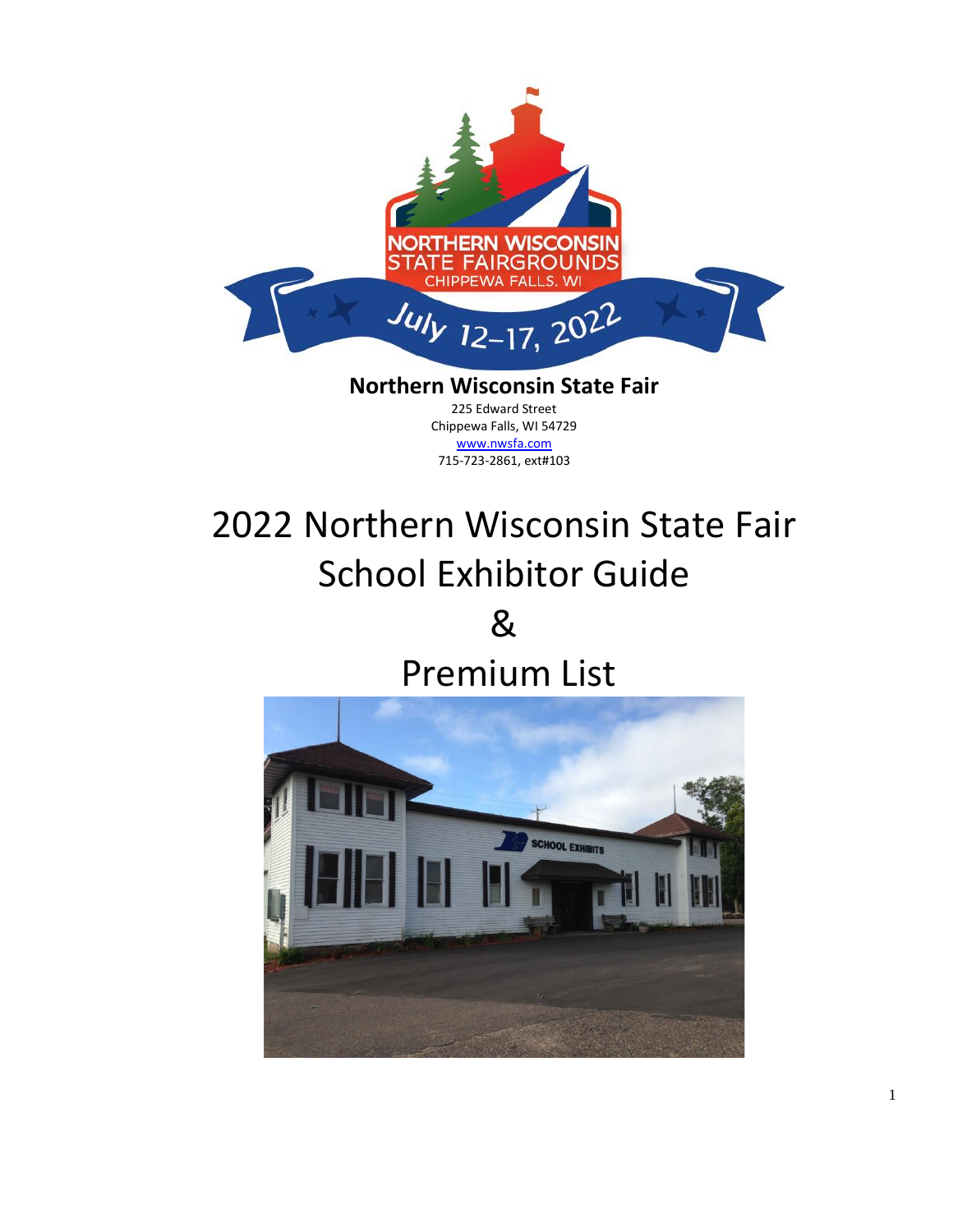## School Premium List-2022

This department is open to schools in Chippewa County only. Each school is assigned a bank of exhibitor's numbers. Please give only one number to each student or teacher, regardless of how many projects (exhibits) they enter. If you need more numbers, please call the fair office at 715-723-2861 ext.#103.

| <b>Exhibitor Numbers</b>                           |           |
|----------------------------------------------------|-----------|
| <b>Private Schools</b>                             |           |
| <b>Christ Lutheran School-</b>                     | 100-199   |
| Faith Christian-Stanlev-                           | 200-299   |
| St Paul Catholic-Bloomer-                          | 300-399   |
| St. Paul Lutheran-Bloomer-                         | 400-499   |
| St. Joseph-Boyd-                                   | 500-599   |
| Liberty Christian School-600-699                   |           |
| <b>Chippewa Falls Area Unified School District</b> |           |
| Chippewa Falls High School-                        | 800-899   |
| Chippewa Falls Middle School-                      | 900-999   |
| Halmstad Elementary-                               | 1000-1199 |
| Hillcrest Elementary-                              | 1200-1399 |
| Jim Falls Elementary-                              | 1400-1599 |
| Parkview Elementary-                               | 1600-1799 |
| Stillson Elementary-                               | 1800-1999 |
| Southview Elementary-                              | 2000-2199 |
| Chippewa Valley High School-                       | 2200-2299 |
| <b>Bloomer Public School District</b>              |           |
| High School-                                       | 2400-2499 |
| Middle School-                                     | 2500-2599 |
| <b>Elementary School-</b>                          | 2600-2699 |
| <b>Stanley Boyd School District</b>                |           |
| High School-                                       | 2700-2799 |
| Middle School-                                     | 2800-2899 |
| <b>Elementary School-</b>                          | 2900-2999 |
| <b>McDonell Area Catholic Schools</b>              |           |
| St Charles Borromeo Primary School-                | 3000-3199 |
| <b>Holy Ghost Elementary School-</b>               | 3200-3399 |
| Notre Dame Middle School-                          | 3400-3599 |
| McDonell Central High School-                      | 3600-3699 |
| St. Peter's Tilden-                                | 3700-3899 |
| <b>New Auburn Public School District</b>           |           |
| <b>Elementary School-</b>                          | 4000-4099 |
| Jr./Sr. High School-                               | 4100-4199 |
| <b>Cadott School District</b>                      |           |
| <b>Elementary School-</b>                          | 4200-4399 |
| Jr./Sr. High School-                               | 4400-4599 |
| <b>Cornell Public Schools</b>                      |           |
| <b>Elementary School-</b>                          | 4600-4799 |
| Jr./Sr. High School-                               | 4800-4999 |
| <b>Lake Holcombe Schools</b>                       |           |
| <b>Elementary School-</b>                          | 5000-5099 |
| Jr./Sr. High School-                               | 5100-5199 |
|                                                    |           |

**Home Schools** Please request numbers from the fair office: nwsfentry@nwsfa.com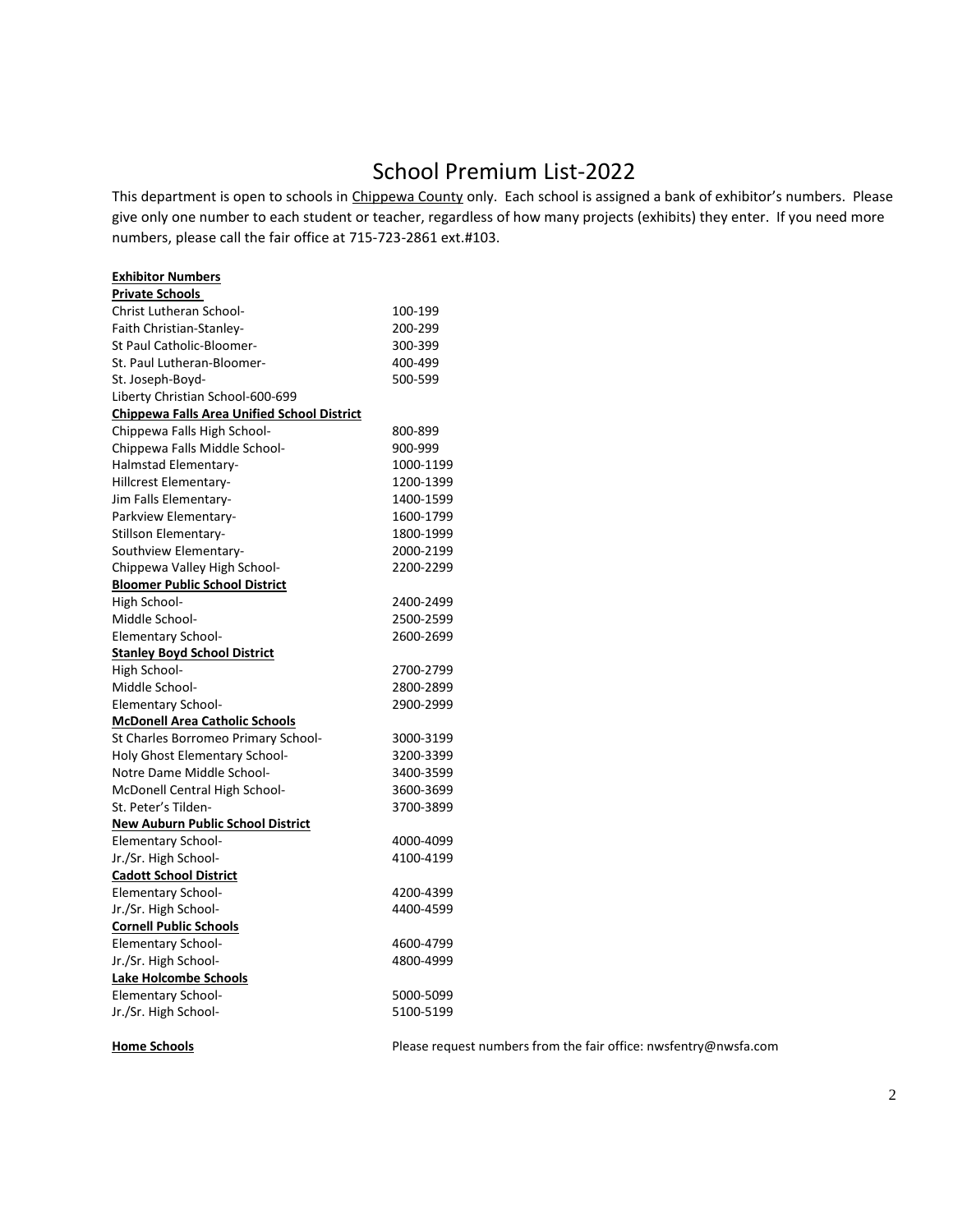**Exhibits and Entry forms due at the fairgrounds by Thursday, June 10, 2022**. (In the event the school year is extended we will adjust the due date. Watch our website for info.) Please bring entry forms to fair office. **Exhibits and Premium checks must be picked up Tuesday, July 19, 2022**. Contact the Entry Department in the Fair Office if you need to make special pick-up arrangements.

- 1. Each student or teacher may have only one exhibitor number. i.e., BJ Smith=#101, Olivia Doe=#102, etc.
- 2. Teachers who work in more than one school should get a number from one of the schools they are assigned to and enter all projects under that one number. No teacher can have more than one exhibitor number regardless of how many schools or classes they work in. All rules apply to traveling teachers and teachers with am/pm classes.
- 3. If an entry is made by a group (5 or more individuals) or consists of work made by more than 5 students, it must be entered under the teacher's name. No teacher will enter more than one entry per "lot" regardless of the number of sections of classes.
- 4. A student or teacher may only enter one exhibit under each lot number. For example, a teacher may enter one exhibit under Group Language Arts, another under Group Social Studies, etc. at their respective grade levels. Duplicate entries will be disqualified. There is an entry limit for all individual and groups to 10 entries per exhibitor number.
- 5. Work entered must fit the lot description. For example, if a project is entered under Reading Project, it should clearly reflect the content of a reading project. If it may be hard to interpret its relevance to the category, attach an explanation why it is entered under that lot number. Entries not fitting the lot description will be disqualified.
- 6. The word "class" refers to grade.
- 7. Entry blanks should be filled out completely and legibly, with full name, address, teacher, school and grade.
- 8. Premium checks will be made out to students for individual entries and teachers for group entries. Names are taken from entry forms for the checks; so please be sure name is legible and complete.
- 9. Attach an entry tag to the front, lower right-hand corner on each exhibit, with student or teacher exhibitor number, class (grade) and entry number written on it.
- 10. All exhibits must have student's name and school clearly written on the back. (The names will not be visible during judging.)
- 11. Due to space limitations, maximum size for exhibits is 4' by 4'.
- PLEASE SHARE THIS WITH YOUR STAFF

Many of the staff of our schools are unaware of the opportunity to enter their student or group projects in the fair. We encourage your participation.

WE APPRECIATE YOUR FEEDBACK ON THE CATALOG/PREMIUM BOOK AND THE EXHIBIT Each year we have people offer suggestions on what they would like to see in the school Premium Book. We listen and try to make this an exhibit you will feel proud to participate in. Your comments help us make decisions for next year's exhibit.

IF YOU HAVE QUESTIONS ABOUT ENTERING, PLEASE E-MAIL US AT [nwsfentry@nwsfa.com.](mailto:nwsfentry@nwsfa.com)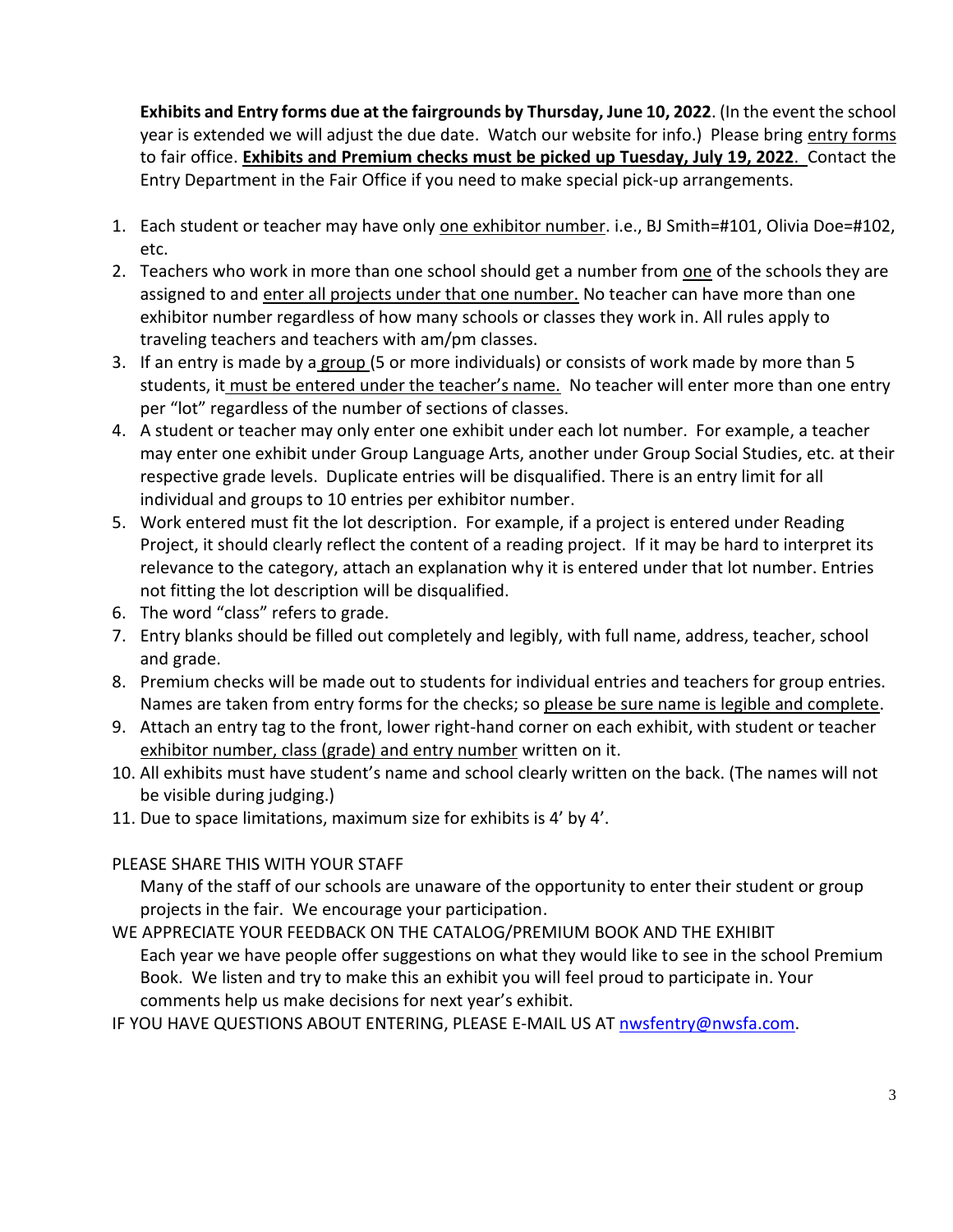#### **GRADE/LEVEL PK-PRE-KINDERGARTEN/4-Year-Old Programs/BB4C etc.**

Note: No individual lots are offered in this Class. All exhibits must be done by a group of 5 or more and entered under the teacher's exhibit number. Size limit 4'x4'

| <b>LOT</b>    | <b>DESCRIPTION</b>                                                                         | <b>PREMIUM</b> |         | \$12.00 \$10.00 | \$8.00 | \$6.00 |
|---------------|--------------------------------------------------------------------------------------------|----------------|---------|-----------------|--------|--------|
| PK-150        | Group Art                                                                                  |                |         |                 |        |        |
| PK-151        | Booklet-any subject                                                                        |                |         |                 |        |        |
| <b>PK-152</b> | Mural-any subject                                                                          |                |         |                 |        |        |
| <b>PK-153</b> | Seasons project                                                                            |                |         |                 |        |        |
| <b>PK-154</b> | Animals project                                                                            |                |         |                 |        |        |
| <b>PK-155</b> | Numbers project                                                                            |                |         |                 |        |        |
| <b>PK-156</b> | Project on color                                                                           |                |         |                 |        |        |
| PK-157        | Social Skills Booklet or Poster                                                            |                |         |                 |        |        |
|               |                                                                                            |                |         |                 |        |        |
| <b>LOT</b>    | KINDERGARTEN-INDIVIDUAL-Limit of 10 entries per exhibitor number<br><b>DESCRIPTION</b>     | <b>PREMIUM</b> | \$1.75  |                 |        |        |
|               |                                                                                            |                |         | \$1.50          | \$1.25 | \$1.00 |
| $K-101$       | Freehand drawing, crayon or marker-mounted                                                 |                |         |                 |        |        |
| $K-102$       | Original painting-mounted                                                                  |                |         |                 |        |        |
| $K-103$       | Colored chalk drawing-mounted                                                              |                |         |                 |        |        |
| $K-104$       | Creative Work-3D                                                                           |                |         |                 |        |        |
| $K-105$       | Creative Work-any other media                                                              |                |         |                 |        |        |
| $K-106$       | Language Activity                                                                          |                |         |                 |        |        |
| $K-107$       | Sample of Printing                                                                         |                |         |                 |        |        |
| $K-108$       | Numbers activity                                                                           |                |         |                 |        |        |
| $K-109$       | <b>Religion Project</b>                                                                    |                |         |                 |        |        |
| $K-110$       | Any other exhibit not listed above                                                         |                |         |                 |        |        |
|               | KINDERGARTEN-GROUP (size limit 4'x4') Limit of 10 total group entries per exhibitor number |                |         |                 |        |        |
| <b>LOT</b>    | <b>DESCRIPTION</b>                                                                         | <b>PREMIUM</b> | \$12.00 | \$10.00         | \$8.00 | \$6.00 |
| $K-150$       | Class or Group Project- mural or poster                                                    |                |         |                 |        |        |
| $K-151$       | <b>Holiday Activity</b>                                                                    |                |         |                 |        |        |
| $K-152$       | <b>Science Activity</b>                                                                    |                |         |                 |        |        |
| $K-153$       | Social Studies Project                                                                     |                |         |                 |        |        |
| $K-154$       | Math Activity                                                                              |                |         |                 |        |        |
| $K-155$       | <b>Art Project</b>                                                                         |                |         |                 |        |        |
| K-156         | Language Arts/Reading Project                                                              |                |         |                 |        |        |
| $K-157$       | <b>Religion Project</b>                                                                    |                |         |                 |        |        |
| K-158         | Any other exhibit not listed above                                                         |                |         |                 |        |        |
|               |                                                                                            |                |         |                 |        |        |
|               | <b>GRADE 1-INDIVIDUAL Limit of 10 entries per exhibitor number</b>                         |                |         |                 |        |        |
| <b>LOT</b>    | <b>DESCRIPTION</b>                                                                         | <b>PREMIUM</b> | \$1.75  | \$1.50          | \$1.25 | \$1.00 |
| $1 - 101$     | Specimen of Manuscript Writing                                                             |                |         |                 |        |        |
| $1 - 102$     | <b>Illustrated Story</b>                                                                   |                |         |                 |        |        |
| $1 - 103$     | Any Unit in Science                                                                        |                |         |                 |        |        |
| $1 - 104$     | Social Studies project                                                                     |                |         |                 |        |        |
|               |                                                                                            |                |         |                 |        |        |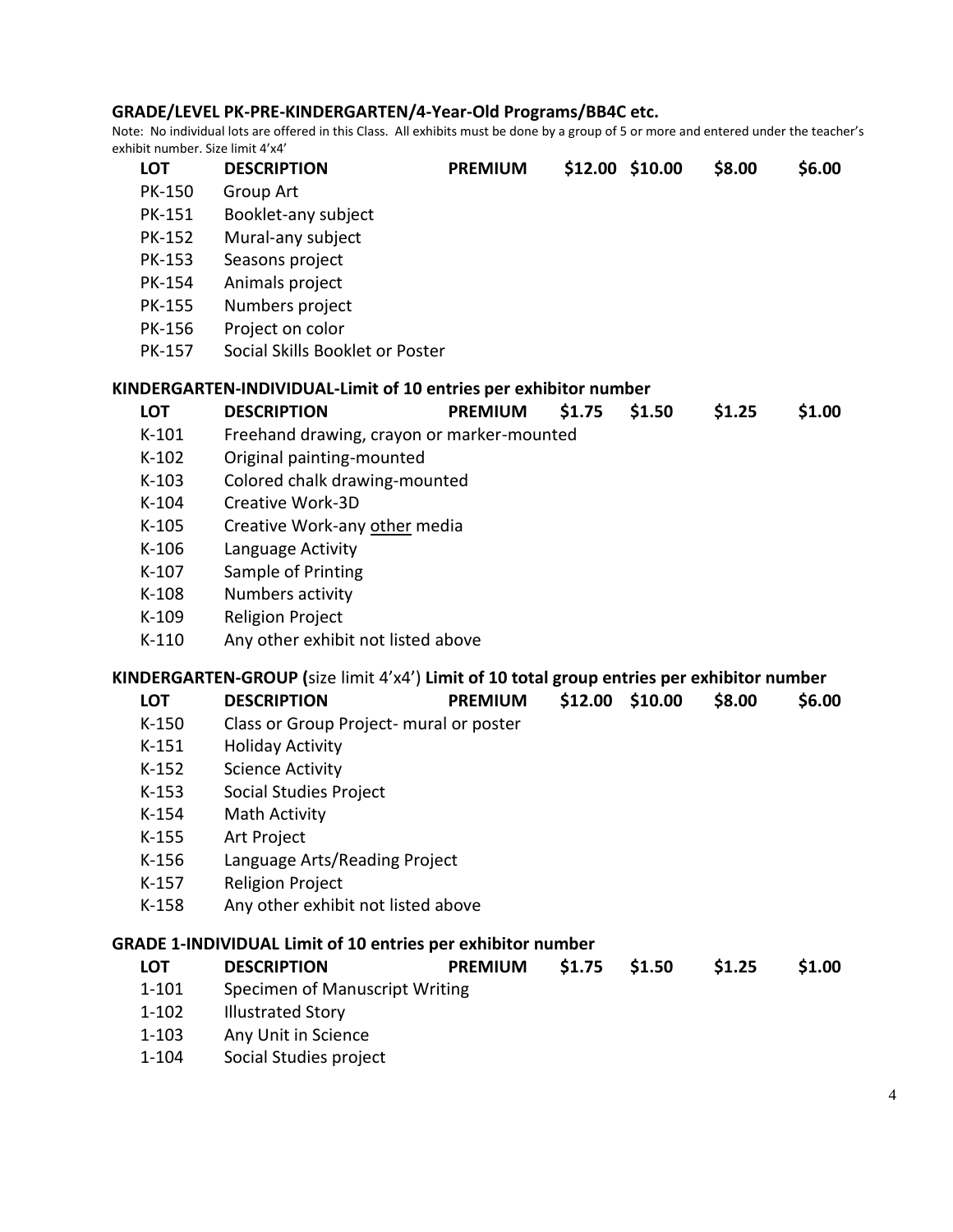- 1-105 Free-hand drawing-crayon or pastels/mixed media-mounted
- 1-106 Original Art-chalk-mounted
- 1-107 Any 3-D Craft
- 1-108 Original Holiday Decoration
- 1-109 Religion Project
- 1-110 Any other exhibit not listed above

### **GRADE 1-GROUP (**size limit 4'x4') **Limit of 10 total group entries per exhibitor number**

| <b>LOT</b> | <b>DESCRIPTION</b>                                                                    | <b>PREMIUM</b> |                   | \$12.00 \$10.00 | \$8.00 | \$6.00 |
|------------|---------------------------------------------------------------------------------------|----------------|-------------------|-----------------|--------|--------|
| $1 - 150$  | Class or Group Project- mural or poster                                               |                |                   |                 |        |        |
| $1 - 151$  | <b>Holiday Activity</b>                                                               |                |                   |                 |        |        |
| $1 - 152$  | <b>Science Project</b>                                                                |                |                   |                 |        |        |
| $1 - 153$  | Social Studies Project                                                                |                |                   |                 |        |        |
| $1 - 154$  | Language Arts/Reading Project                                                         |                |                   |                 |        |        |
| 1-155      | Art Project                                                                           |                |                   |                 |        |        |
| 1-156      | Mural or Poster of Holiday Art                                                        |                |                   |                 |        |        |
| $1 - 157$  | <b>Religion Project</b>                                                               |                |                   |                 |        |        |
| 1-158      | Any other exhibit not listed above                                                    |                |                   |                 |        |        |
|            | <b>GRADE 2- INDIVIDUAL Limit of 10 entries per exhibitor number</b>                   |                |                   |                 |        |        |
| <b>LOT</b> | <b>DESCRIPTION</b>                                                                    | <b>PREMIUM</b> | \$1.75            | \$1.50          | \$1.25 | \$1.00 |
| $2 - 201$  | Original Story-Illustrated                                                            |                |                   |                 |        |        |
| $2 - 202$  | Science Project                                                                       |                |                   |                 |        |        |
| $2 - 203$  | Language Arts/Reading Project                                                         |                |                   |                 |        |        |
| $2 - 204$  | Diorama                                                                               |                |                   |                 |        |        |
| $2 - 205$  | Social Studies Project                                                                |                |                   |                 |        |        |
| $2 - 206$  | Original Art-flat, crayon/pastel/mixed media                                          |                |                   |                 |        |        |
| $2 - 207$  | Craft Project, any media                                                              |                |                   |                 |        |        |
| $2 - 208$  | Holiday Art Project                                                                   |                |                   |                 |        |        |
| $2 - 209$  | <b>Religion Project</b>                                                               |                |                   |                 |        |        |
| $2 - 210$  | Any other exhibit not listed above                                                    |                |                   |                 |        |        |
|            | GRADE 2-GROUP (size limit 4'x4') Limit of 10 total group entries per exhibitor number |                |                   |                 |        |        |
| <b>LOT</b> | <b>DESCRIPTION</b>                                                                    | <b>PREMIUM</b> | $$12.00$ $$10.00$ |                 | \$8.00 | \$6.00 |
| $2 - 250$  | Class or Group Project-mural or poster                                                |                |                   |                 |        |        |
| $2 - 251$  | <b>Holiday Activity</b>                                                               |                |                   |                 |        |        |
| $2 - 252$  | <b>Science Project</b>                                                                |                |                   |                 |        |        |
| $2 - 253$  | Social Studies Project                                                                |                |                   |                 |        |        |
| $2 - 254$  | Language Arts/Reading Project                                                         |                |                   |                 |        |        |
| $2 - 255$  | Art Project-poster, mural or booklet                                                  |                |                   |                 |        |        |
| $2 - 256$  | <b>Religion Project</b>                                                               |                |                   |                 |        |        |
| ついつにつ      | School Spirit Droipct                                                                 |                |                   |                 |        |        |

- 2-257 School Spirit Project
- 2-258 Any other exhibit not listed above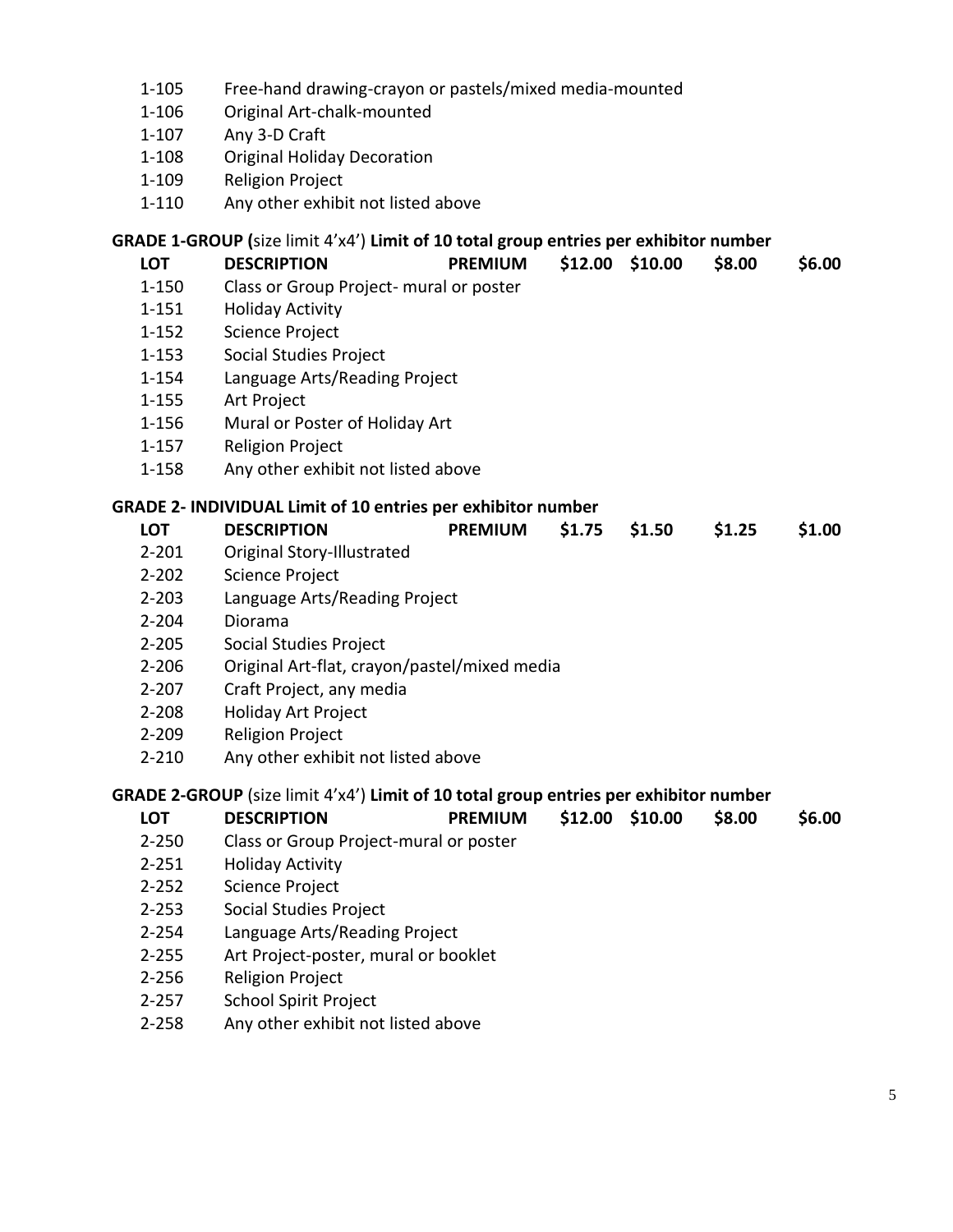#### **GRADE 3- INDIVIDUAL Limit of 10 entries per exhibitor number**

|                      | <b>GRADE 3- INDIVIDUAL Limit of 10 entries per exhibitor number</b>     |                |        |                 |        |        |
|----------------------|-------------------------------------------------------------------------|----------------|--------|-----------------|--------|--------|
| <b>LOT</b>           | <b>DESCRIPTION</b>                                                      | <b>PREMIUM</b> | \$1.75 | \$1.50          | \$1.25 | \$1.00 |
| $3 - 301$            | <b>Creative Writing</b>                                                 |                |        |                 |        |        |
| $3 - 302$            | Science Project with short narrative and title                          |                |        |                 |        |        |
| $3 - 303$            | Language Arts/Reading Project                                           |                |        |                 |        |        |
| 3-304                | Social Studies Project                                                  |                |        |                 |        |        |
| $3 - 305$            | Diorama                                                                 |                |        |                 |        |        |
| $3 - 306$            | Drawing-chalk or pastel-mounted-flat surface                            |                |        |                 |        |        |
| $3 - 307$            | Drawing-any other media-mounted-flat surface                            |                |        |                 |        |        |
| $3 - 308$            | Painting-tempera, oil, or watercolor                                    |                |        |                 |        |        |
| 3-309                | Craft Project-any media                                                 |                |        |                 |        |        |
| $3 - 310$            | <b>Holiday Art</b>                                                      |                |        |                 |        |        |
| $3 - 311$            | <b>Religion Project</b>                                                 |                |        |                 |        |        |
| $3 - 312$            | Any other exhibit not listed above                                      |                |        |                 |        |        |
| <b>GRADE 3-GROUP</b> | (size limit 4'x4') Limit of 10 total group entries per exhibitor number |                |        |                 |        |        |
| <b>LOT</b>           | <b>DESCRIPTION</b>                                                      | <b>PREMIUM</b> |        | \$12.00 \$10.00 | \$8.00 | \$6.00 |
| $3 - 350$            | Class or Group Project-mural or poster                                  |                |        |                 |        |        |
| $3 - 351$            | Science Project                                                         |                |        |                 |        |        |
| $3 - 352$            | Social Studies Project                                                  |                |        |                 |        |        |
| $3 - 353$            | <b>Reading Project</b>                                                  |                |        |                 |        |        |
| $3 - 354$            | Math Project                                                            |                |        |                 |        |        |
| $3 - 355$            | <b>Holiday Activity</b>                                                 |                |        |                 |        |        |
| 3-356                | <b>School Spirit Project</b>                                            |                |        |                 |        |        |
| $3 - 357$            | <b>Religion Project</b>                                                 |                |        |                 |        |        |
| $3 - 358$            | Any other project not listed above                                      |                |        |                 |        |        |
|                      | <b>GRADE 4-INDIVIDUAL Limit of 10 entries per exhibitor number</b>      |                |        |                 |        |        |
| <b>LOT</b>           | <b>DESCRIPTION</b>                                                      | <b>PREMIUM</b> | \$1.75 | \$1.50          | \$1.25 | \$1.00 |
| 4-401                | <b>Creative Writing</b>                                                 |                |        |                 |        |        |
| 4-402                | Social Studies Project, other than reports                              |                |        |                 |        |        |
| 4-403                | Social Studies Report                                                   |                |        |                 |        |        |
| 4-404                | Language Arts/Reading Project                                           |                |        |                 |        |        |
| 4-405                | Science Project-other than report                                       |                |        |                 |        |        |
| 4-406                | Diorama                                                                 |                |        |                 |        |        |
| 4-407                | <b>Holiday Art</b>                                                      |                |        |                 |        |        |
| 4-408                | Ceramic/Pottery                                                         |                |        |                 |        |        |
| 4-409                | Free-hand Drawing-crayon/marker-mounted                                 |                |        |                 |        |        |
| 4-410                | Free-hand Drawing-pencil, chalk or pastel-mounted                       |                |        |                 |        |        |
| $4 - 411$            | Original Art/Craft project-3D-no ceramic or clay                        |                |        |                 |        |        |
| $4 - 412$            | <b>Religion Project</b>                                                 |                |        |                 |        |        |

4-413 Any other project not listed above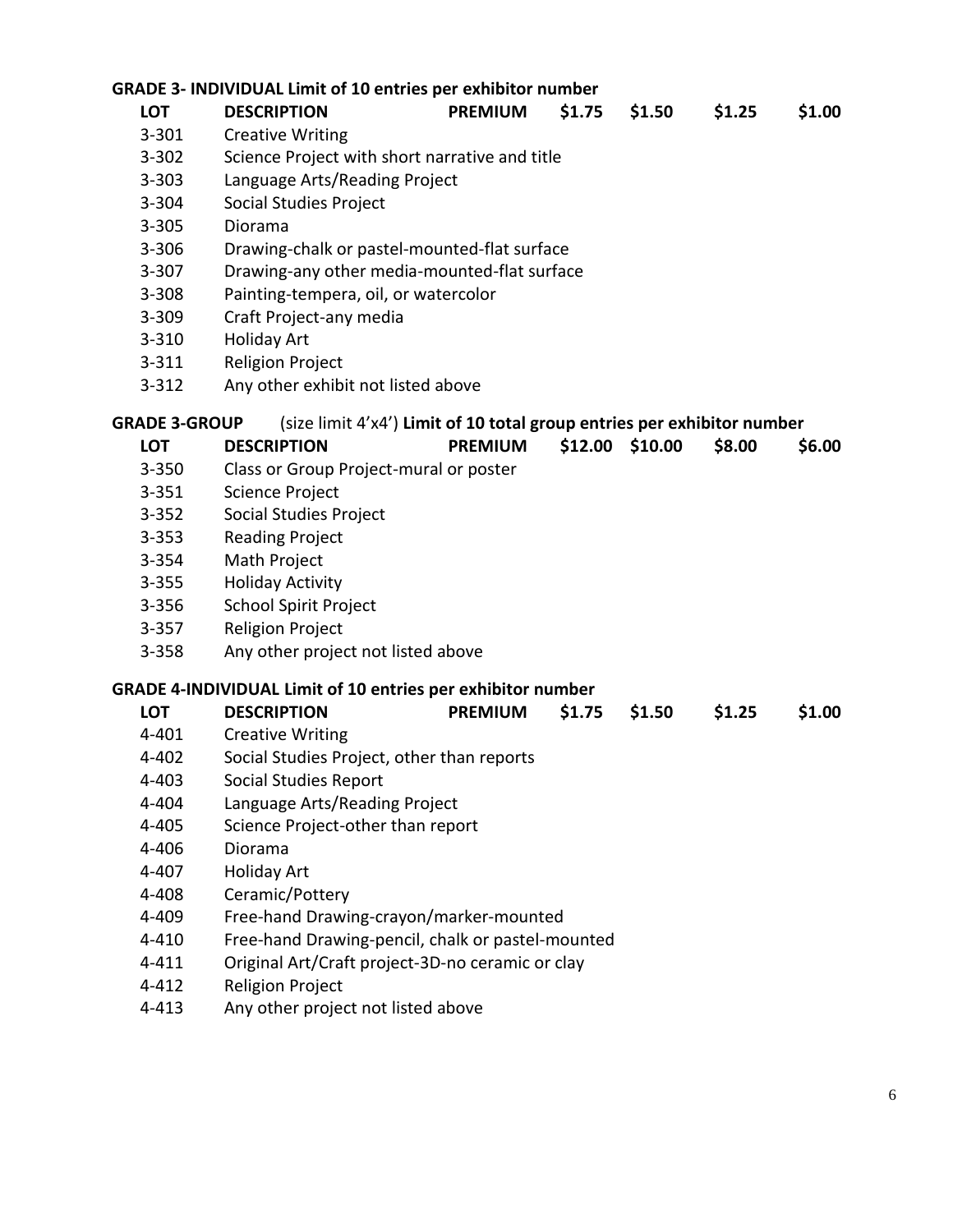| <b>GRADE 4-GROUP</b> | (size limit 4'x4') Limit of 10 total group entries per exhibitor number               |                |                   |        |        |        |
|----------------------|---------------------------------------------------------------------------------------|----------------|-------------------|--------|--------|--------|
| <b>LOT</b>           | <b>DESCRIPTION</b>                                                                    | <b>PREMIUM</b> | \$12.00 \$10.00   |        | \$8.00 | \$6.00 |
| 4-450                | Class or Group Project-poster or mural                                                |                |                   |        |        |        |
| 4-451                | Holiday Art Display, mural, poster or booklet                                         |                |                   |        |        |        |
| 4-452                | Science Project                                                                       |                |                   |        |        |        |
| 4-453                | Social Studies Project                                                                |                |                   |        |        |        |
| 4-454                | Language Arts/Reading Project                                                         |                |                   |        |        |        |
| 4-455                | Math Project                                                                          |                |                   |        |        |        |
| 4-456                | <b>Religion Project</b>                                                               |                |                   |        |        |        |
| 4-457                | <b>School Spirit Project</b>                                                          |                |                   |        |        |        |
| 4-458                | Any other exhibit not listed above                                                    |                |                   |        |        |        |
|                      | <b>GRADE 5-INDIVIDUAL Limit of 10 entries per exhibitor number</b>                    |                |                   |        |        |        |
| <b>LOT</b>           | <b>DESCRIPTION</b>                                                                    | <b>PREMIUM</b> | \$1.75            | \$1.50 | \$1.25 | \$1.00 |
| $5 - 501$            | Diorama                                                                               |                |                   |        |        |        |
| $5 - 502$            | <b>Original Story</b>                                                                 |                |                   |        |        |        |
| $5 - 503$            | Science Project, other than report                                                    |                |                   |        |        |        |
| $5 - 504$            | Science Report-typed                                                                  |                |                   |        |        |        |
| 5-505                | Language Arts/Reading Project                                                         |                |                   |        |        |        |
| 5-506                | Social Studies Report-typed                                                           |                |                   |        |        |        |
| $5 - 507$            | Social Studies Other than Reports                                                     |                |                   |        |        |        |
| 5-508                | Holiday Art, flat or 3-D                                                              |                |                   |        |        |        |
| $5 - 509$            | Painting-any media, mounted                                                           |                |                   |        |        |        |
| $5 - 510$            | Original Art-3D                                                                       |                |                   |        |        |        |
| $5 - 511$            | Original Art-Pencil, Chalk or pastel-mounted-flat surface                             |                |                   |        |        |        |
| $5 - 512$            | Original Art-collage using mixed materials                                            |                |                   |        |        |        |
| $5 - 513$            | <b>Religion Project</b>                                                               |                |                   |        |        |        |
| $5 - 514$            | Any other exhibit not listed above                                                    |                |                   |        |        |        |
|                      | GRADE 5-GROUP (size limit 4'x4') Limit of 10 total group entries per exhibitor number |                |                   |        |        |        |
| <b>LOT</b>           | <b>DESCRIPTION</b>                                                                    | <b>PREMIUM</b> | $$12.00$ $$10.00$ |        | \$8.00 | \$6.00 |
| 5-550                | Class or Group Project-booklet or mural                                               |                |                   |        |        |        |
| $5 - 551$            | <b>Class Art Project</b>                                                              |                |                   |        |        |        |
| $5 - 552$            | Science Project                                                                       |                |                   |        |        |        |
| $5 - 553$            | Social Studies Project                                                                |                |                   |        |        |        |
| $5 - 554$            | Reading/Language Arts Project                                                         |                |                   |        |        |        |
| $5 - 555$            | Math Project                                                                          |                |                   |        |        |        |
| 5-556                | <b>Religion Project</b>                                                               |                |                   |        |        |        |
| $5 - 558$            | School Spirit Project (i.e. PBIS)                                                     |                |                   |        |        |        |
| $5 - 559$            | Any other exhibit not listed above                                                    |                |                   |        |        |        |
|                      | <b>GRADE 6-INDIVIDUAL Limit of 10 entries per exhibitor number</b>                    |                |                   |        |        |        |
| <b>LOT</b>           | <b>DESCRIPTION</b>                                                                    | <b>PREMIUM</b> | \$1.75            | \$1.50 | \$1.25 | \$1.00 |
| $6 - 601$            | <b>Creative Writing</b>                                                               |                |                   |        |        |        |
| 6-602                | Social Studies Project-other than report                                              |                |                   |        |        |        |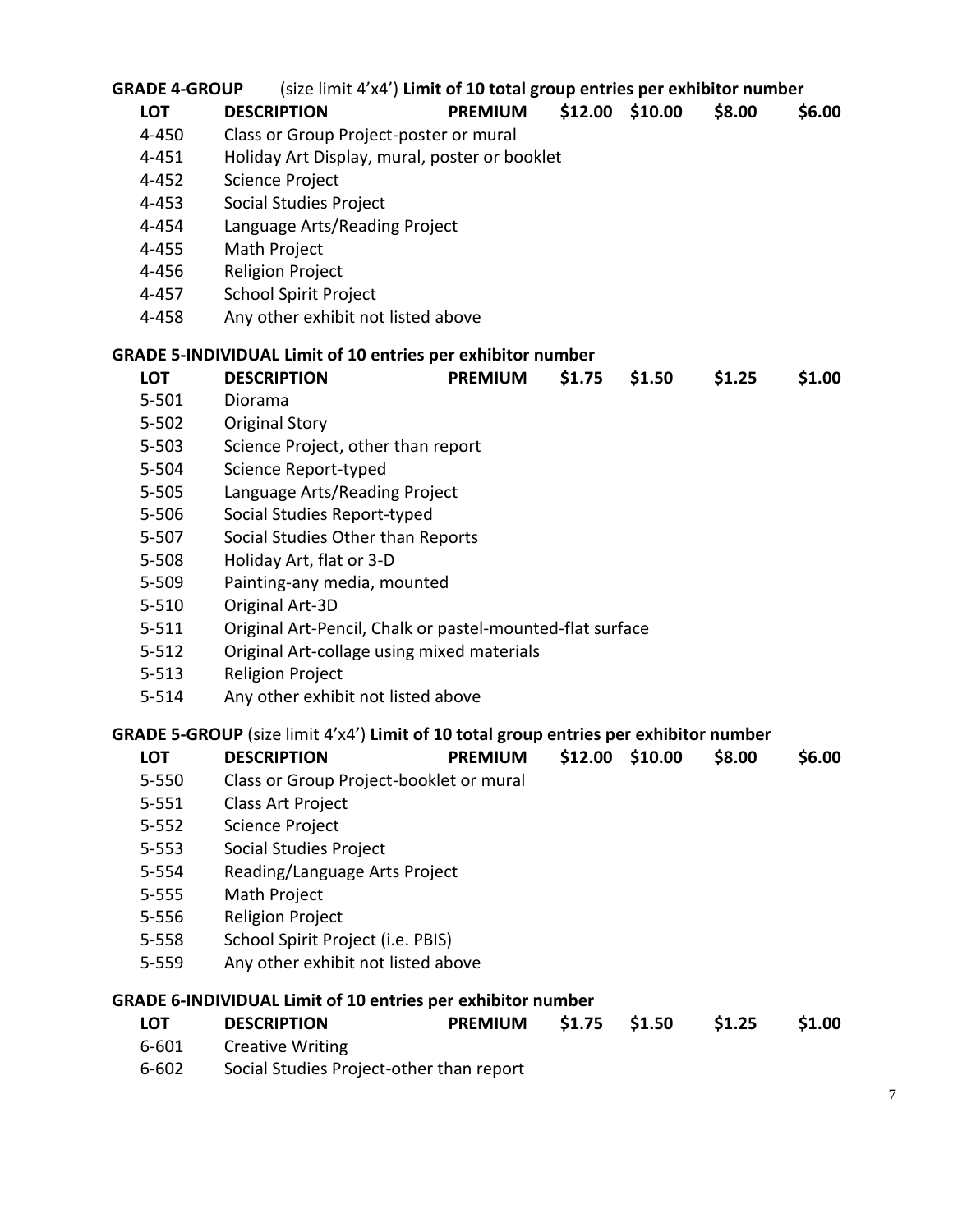- 6-603 Social Studies Report-typed
- 6-604 Science Report
- 6-605 Science Project/not report
- 6-606 Painting/any media
- 6-607 Industrial Technology Education Project
- 6-608 Creative Craft Item
- 6-609 Original Art-chalk, pastel or charcoal-mounted-flat surface
- 6-610 Original-3 Dimensional
- 6-611 Ceramic/Clay Project
- 6-612 Religion Project
- 6-613 Any other exhibit not listed above

## **GRADE 6-GROUP (**size limit 4'x4') **Limit of 10 total group entries per exhibitor number**

| <b>LOT</b> | <b>DESCRIPTION</b>                                                                    | <b>PREMIUM</b> | \$12.00 | \$10.00 | \$8.00 | \$6.00 |
|------------|---------------------------------------------------------------------------------------|----------------|---------|---------|--------|--------|
| 6-650      | <b>School Spirit Project</b>                                                          |                |         |         |        |        |
| $6 - 651$  | Science Project                                                                       |                |         |         |        |        |
| $6 - 652$  | <b>Social Studies Project</b>                                                         |                |         |         |        |        |
| $6 - 653$  | Math Project                                                                          |                |         |         |        |        |
| 6-654      | <b>Reading Assignment Project</b>                                                     |                |         |         |        |        |
| $6 - 655$  | <b>Group Art Project</b>                                                              |                |         |         |        |        |
| 6-656      | <b>Religion Project</b>                                                               |                |         |         |        |        |
| $6 - 657$  | Any other exhibit not listed above                                                    |                |         |         |        |        |
|            | <b>GRADE 7-INDIVIDUAL Limit of 10 entries per exhibitor number</b>                    |                |         |         |        |        |
| <b>LOT</b> | <b>DESCRIPTION</b>                                                                    | <b>PREMIUM</b> | \$1.75  | \$1.50  | \$1.25 | \$1.00 |
| 7-701      | <b>Creative Writing</b>                                                               |                |         |         |        |        |
| 7-702      | <b>Social Studies Project</b>                                                         |                |         |         |        |        |
| 7-703      | Science Project                                                                       |                |         |         |        |        |
| 7-704      | <b>Industrial Technology Education/STEM Project</b>                                   |                |         |         |        |        |
| 7-705      | Research Paper-typed                                                                  |                |         |         |        |        |
| 7-706      | Painting-oil, tempera, watercolor                                                     |                |         |         |        |        |
| 7-707      | Paper Mache'                                                                          |                |         |         |        |        |
| 7-708      | Ceramic dish or sculpture                                                             |                |         |         |        |        |
| 7-709      | Sculpture, other than ceramic                                                         |                |         |         |        |        |
| $7 - 710$  | Craft Project-any media not already listed                                            |                |         |         |        |        |
| $7 - 711$  | Original Art-chalk, charcoal or pastel-mounted-flat surface                           |                |         |         |        |        |
| $7 - 712$  | Original Art-crayon, marker or pencil-mounted-flat surface                            |                |         |         |        |        |
| $7 - 713$  | <b>Religion Project</b>                                                               |                |         |         |        |        |
| $7 - 714$  | Any other exhibit not listed above                                                    |                |         |         |        |        |
|            | GRADE 7-GROUP (size limit 4'x4') Limit of 10 total group entries per exhibitor number |                |         |         |        |        |
| <b>LOT</b> | <b>DESCRIPTION</b>                                                                    | <b>PREMIUM</b> | \$12.00 | \$10.00 | \$8.00 | \$6.00 |
| 7-750      | <b>School Spirit Project</b>                                                          |                |         |         |        |        |
|            |                                                                                       |                |         |         |        |        |

- 7-751 Reading/Language Arts Project
- 7-752 Science Project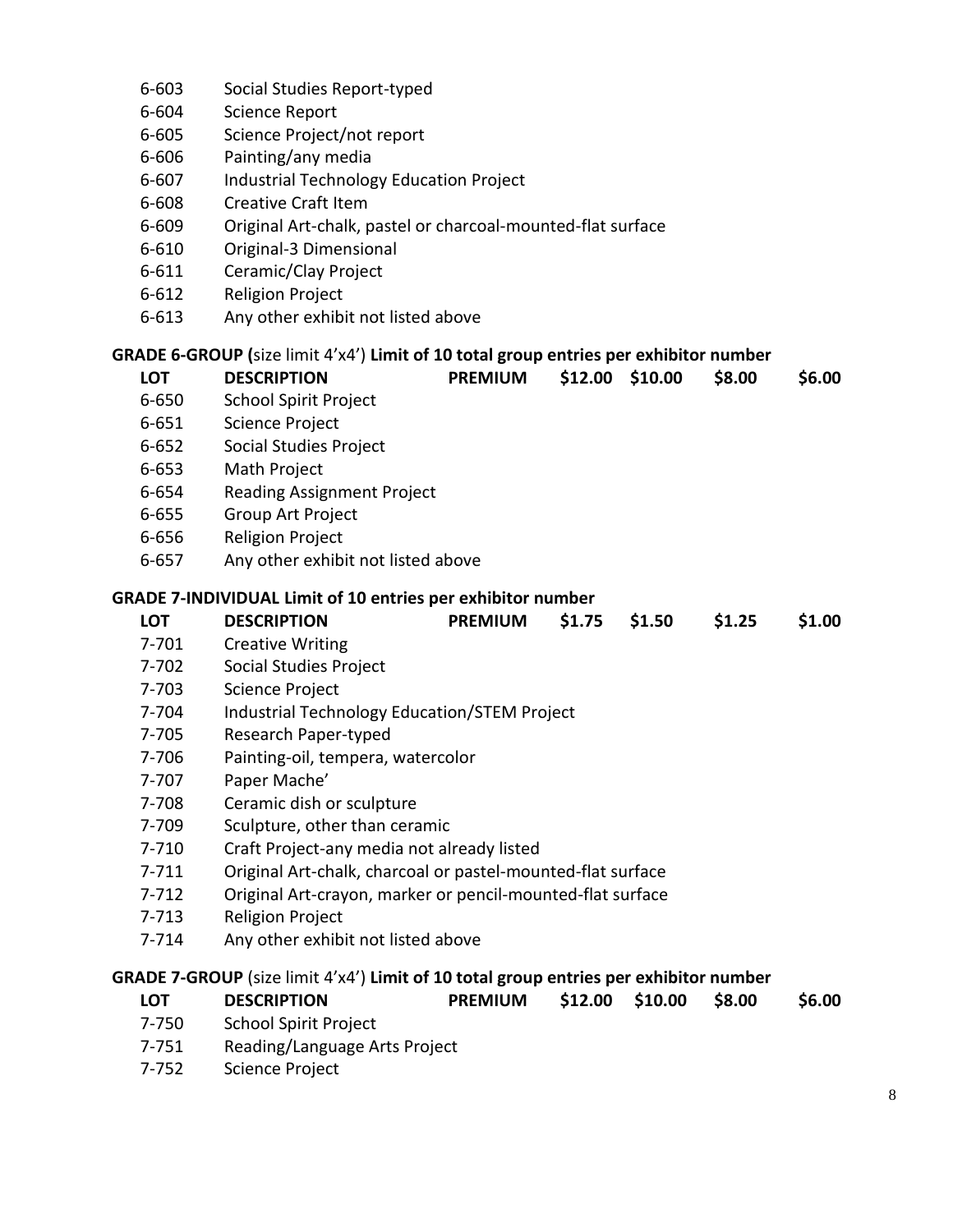- 7-753 Class Diary or Journal explaining highlights of the year. (May contain photos)
- 7-754 Social Studies Project
- 7-756 Art Project
- 7-757 Religion Project

#### **GRADE 8-INDIVIDUAL Limit of 10 entries per individual**

- **LOT DESCRIPTION PREMIUM \$1.75 \$1.50 \$1.25 \$1.00** 8-801 Creative Writing 8-802 Research Project-typed 8-803 Social Studies Project 8-804 Reading/Language Arts project 8-805 Science Project 8-806 Sculpture 8-807 Industrial Technology Education/STEM Project 8-808 Original Painting-oil or acrylic 8-809 Original Painting-any other than oil or acrylic 8-810 Original Art-chalk, 8x10 minimum
- 8-811 Original Art-figure drawing-any media
- 8-812 Perspective Drawing
- 8-813 Paper Mache'
- 8-814 Pottery or Ceramic article
- 8-815 Religion Project
- 8-816 Any exhibit not listed above

#### **GRADE 8-GROUP** (size limit 4'x4') **Limit of 10 total group entries per exhibitor number**

| LOT   | <b>DESCRIPTION</b>                          | PREMIUM \$12.00 \$10.00 \$8.00 |  | \$6.00 |
|-------|---------------------------------------------|--------------------------------|--|--------|
| o oro | Close on Chaine Duaiset moster on municipal |                                |  |        |

- 8-850 Class or Group Project-poster or mural
- 8-851 Reading/Language Arts Project
- 8-852 Science Project
- 8-853 School Spirit Project
- 8-854 Social Studies Project
- 8-855 Math Project
- 8-856 Art Project
- 8-857 Religion Project

#### **HIGH SCHOOL-GRADE 9-12-INDIVIDUAL Limit of 10 entries per individual**

#### **LOT DESCRIPTION PREMIUM \$1.75 \$1.50 \$1.25 \$1.00**

- HS-01 Creative Writing
- HS-02 Social Studies or Science project
- HS-03 Wood Burning
- HS-04 Wood Carving
- HS-05 Sculpture
- HS-06 Research Paper-typed
- HS-07 Industrial Technology/STEM Project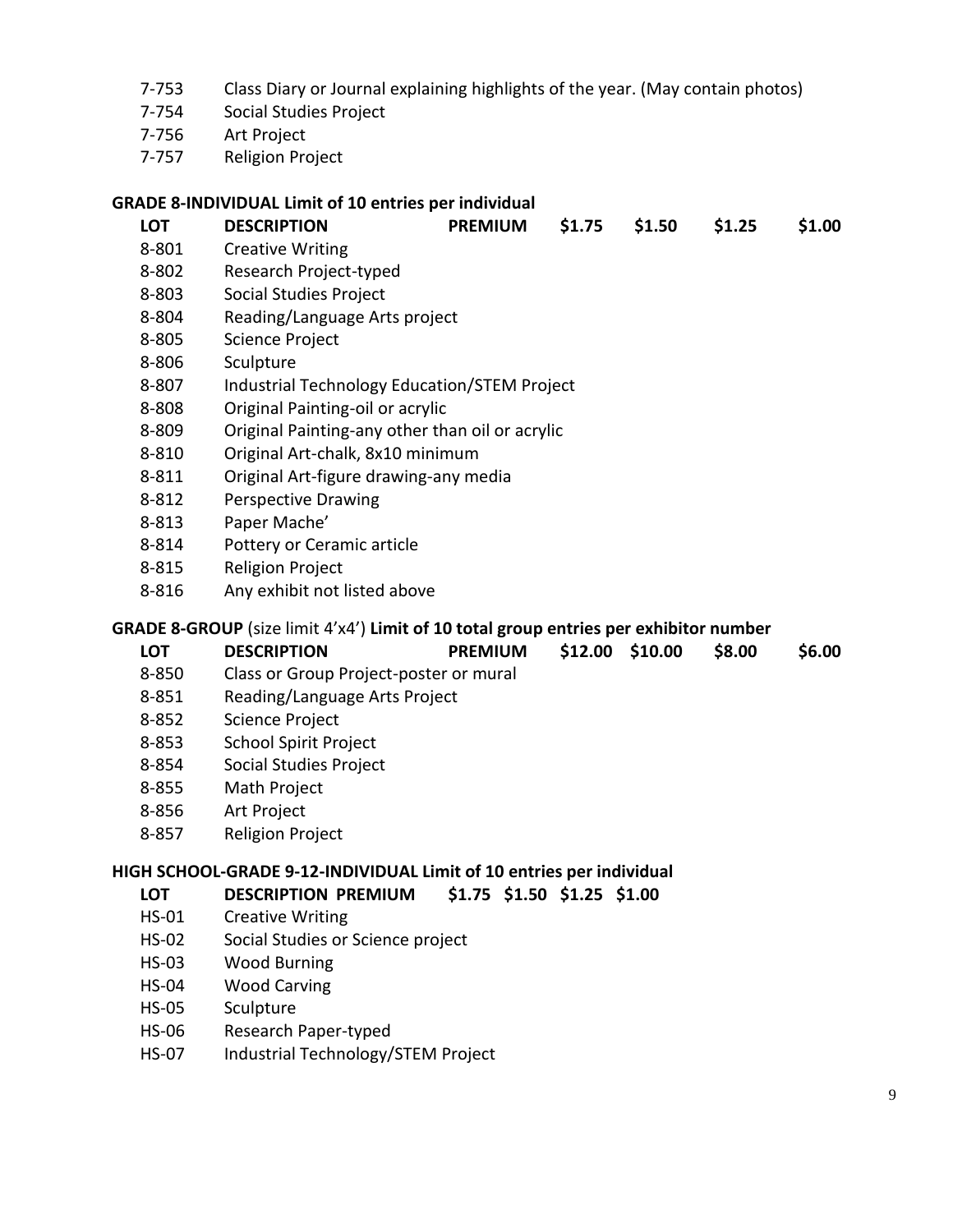- HS-08 Original Art Work-Pen or Pencil
- HS-09 Original Art Work-oil or acrylic painting
- HS-10 Original Art Work-painting, other than oil or acrylic
- HS-11 Original Art Work-chalk
- HS-12 Original Art Work-figure drawing-any media
- HS-13 Original Art Work-water color
- HS-14 Photography-photo you took/any subject
- HS-15 Printmaking
- HS-16 Ceramics-wheel thrown
- HS-17 Ceramics-hand built
- HS-18 Ceramics-slip casting
- HS-19 Any other exhibit not listed above

#### **HIGH SCHOOL-GROUP** (size limit 4'x4') **Limit of 10 total group entries per exhibitor number**

| LOT   | <b>DESCRIPTION</b>    | PREMIUM \$12.00 \$10.00 \$8.00 |  | \$6.00 |
|-------|-----------------------|--------------------------------|--|--------|
| HS-50 | School Snirit Project |                                |  |        |

- HS-50 School Spirit Project
- HS-51 Classroom Newspaper
- HS-52 Science Project
- HS-53 English Project
- HS-54 Social Studies Project
- HS-55 Math Project
- HS-56 Art Project
- HS-57 Religion Project
- HS-58 Any other exhibit not listed above

#### **SPECIAL EDUCATION CLASSES** (Open to students with an IEP)

#### **E.C.-EARLY CHILDHOOD-GROUP** Size limit 4'x4'

| <b>LOT</b> | <b>DESCRIPTION</b>                           | <b>PREMIUM</b> | \$12.00 | \$10.00 | \$8.00 | \$6.00 |
|------------|----------------------------------------------|----------------|---------|---------|--------|--------|
| EC-150     | Group Art                                    |                |         |         |        |        |
| EC-151     | Booklet-any subject                          |                |         |         |        |        |
| EC-152     | Mural-any subject                            |                |         |         |        |        |
| EC-153     | Seasons project                              |                |         |         |        |        |
| EC-154     | Animals project                              |                |         |         |        |        |
| EC-155     | Numbers project                              |                |         |         |        |        |
| EC-156     | Nursery Rhymes                               |                |         |         |        |        |
| EC-157     | Mural or Poster about Food Groups            |                |         |         |        |        |
| EC-158     | Project on Color                             |                |         |         |        |        |
|            | LEVEL A-PRIMARY SPECIAL EDUCATION-INDIVIDUAL |                |         |         |        |        |
| <b>LOT</b> | <b>DESCRIPTION</b>                           | <b>PREMIUM</b> | \$1.75  | \$1.50  | \$1.25 | \$1.00 |
| A-101      | <b>Reading Project</b>                       |                |         |         |        |        |
| $A-102$    | Science Project                              |                |         |         |        |        |
| $A-103$    | Social Studies Project                       |                |         |         |        |        |
| $\cdots$   |                                              |                |         |         |        |        |

A-104 Social Studies Reports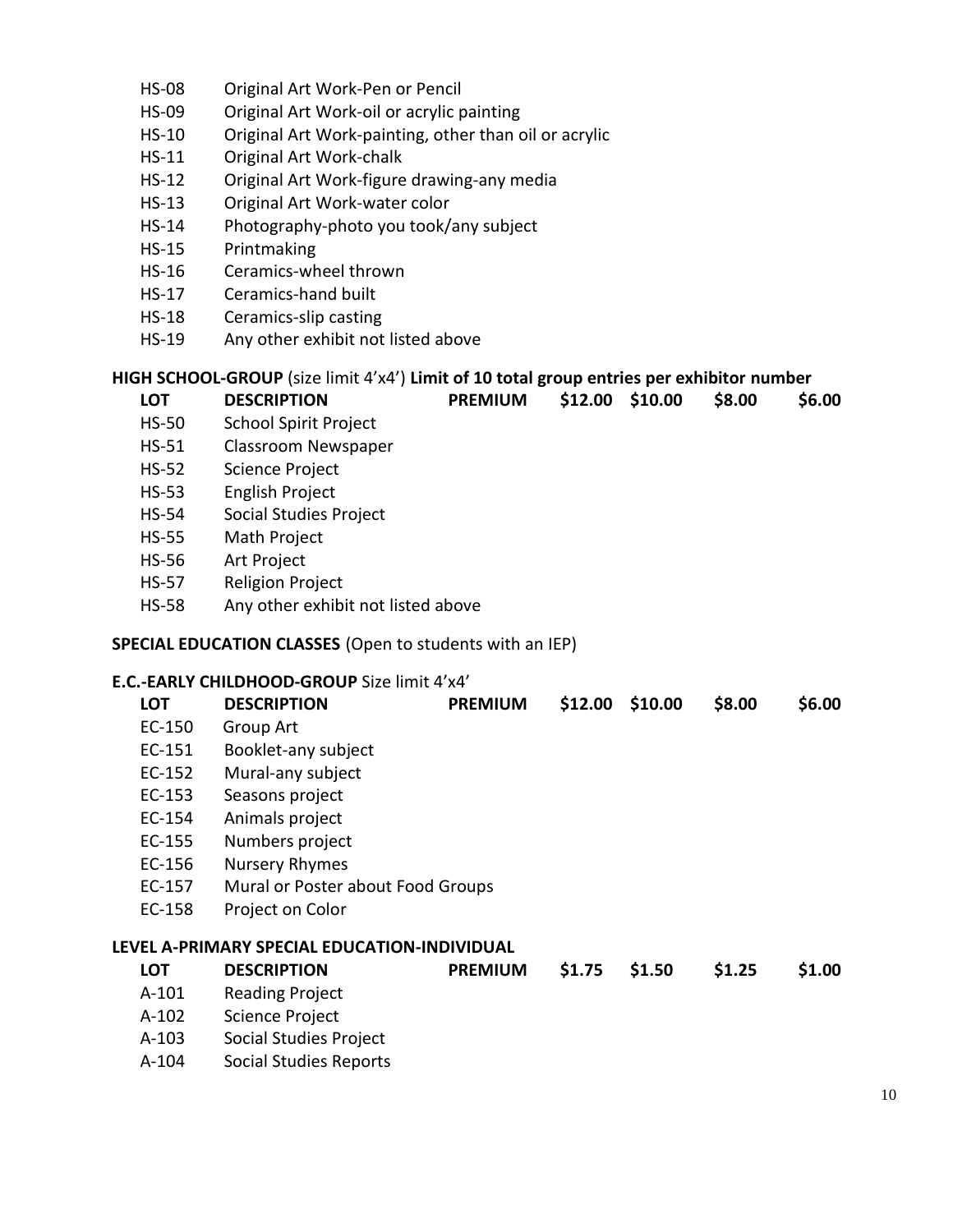- A-105 Example of penmanship
- A-106 Math Project
- A-107 Creative Art, any media- flat surface
- A-108 Creative Art- any media-3-Dimensional
- A-109 Craft Project
- A-110 Social Skills Project

#### **LEVEL A-PRIMARY SPECIAL EDUCATION-GROUP** Size limit 4'x4'

| <b>LOT</b> | <b>DESCRIPTION</b>                                | <b>PREMIUM</b> | \$12.00           | \$10.00 | \$8.00 | \$6.00 |
|------------|---------------------------------------------------|----------------|-------------------|---------|--------|--------|
| A-150      | Any Group Project                                 |                |                   |         |        |        |
| $A-151$    | Group Project-Language Arts                       |                |                   |         |        |        |
| $A-152$    | <b>Group Project-Social Studies</b>               |                |                   |         |        |        |
| $A-153$    | <b>Group Project-Science</b>                      |                |                   |         |        |        |
| $A-154$    | <b>Group Social Skills</b>                        |                |                   |         |        |        |
| A-155      | School Spirit Project (i.e. PBIS)                 |                |                   |         |        |        |
|            | LEVEL B-INTERMEDIATE SPECIAL EDUCATION-INDIVIDUAL |                |                   |         |        |        |
| <b>LOT</b> | <b>DESCRIPTION</b>                                | <b>PREMIUM</b> | \$1.75            | \$1.50  | \$1.25 | \$1.00 |
| $B-201$    | <b>Reading Project</b>                            |                |                   |         |        |        |
| $B-202$    | <b>Science Project</b>                            |                |                   |         |        |        |
| $B-203$    | Social Studies Project                            |                |                   |         |        |        |
| $B-204$    | Social Studies Report                             |                |                   |         |        |        |
| $B-205$    | <b>Example of Penmanship</b>                      |                |                   |         |        |        |
| $B-206$    | Math Project                                      |                |                   |         |        |        |
| $B-207$    | Creative Art-any media-flat surface               |                |                   |         |        |        |
| $B-208$    | Creative Art-any media-3 Dimensional              |                |                   |         |        |        |
| B-209      | Craft Project                                     |                |                   |         |        |        |
| $B-210$    | Social Skills Project                             |                |                   |         |        |        |
|            | LEVEL B-INTERMEDIATE SPECIAL EDUCATION-GROUP      |                | Size Limit 4'x4'  |         |        |        |
| <b>LOT</b> | <b>DESCRIPTION</b>                                | <b>PREMIUM</b> | $$12.00$ $$10.00$ |         | \$8.00 | \$6.00 |
| $B-250$    | Any Group Project                                 |                |                   |         |        |        |
| $B-251$    | Group Project-Language Arts                       |                |                   |         |        |        |
| $B-252$    | <b>Group Project-Social Studies</b>               |                |                   |         |        |        |
| $B-253$    | <b>Group Project-Science</b>                      |                |                   |         |        |        |
| $B-254$    | <b>Group Social Skills</b>                        |                |                   |         |        |        |
| $B-255$    | School Spirit Project (i.e. PBIS)                 |                |                   |         |        |        |
|            | LEVEL C-UPPER SPECIAL EDUCATION-INDIVIDUAL        |                |                   |         |        |        |
| LOT        | <b>DESCRIPTION</b>                                | <b>PREMIUM</b> | \$1.75            | \$1.50  | \$1.25 | \$1.00 |
| $C-301$    | <b>Reading Project</b>                            |                |                   |         |        |        |
| $C-302$    | <b>Science Project</b>                            |                |                   |         |        |        |
| $C-303$    | <b>Social Studies Project</b>                     |                |                   |         |        |        |
| $C-304$    | <b>Social Studies Report</b>                      |                |                   |         |        |        |
| $C-305$    | <b>Example of Penmanship</b>                      |                |                   |         |        |        |